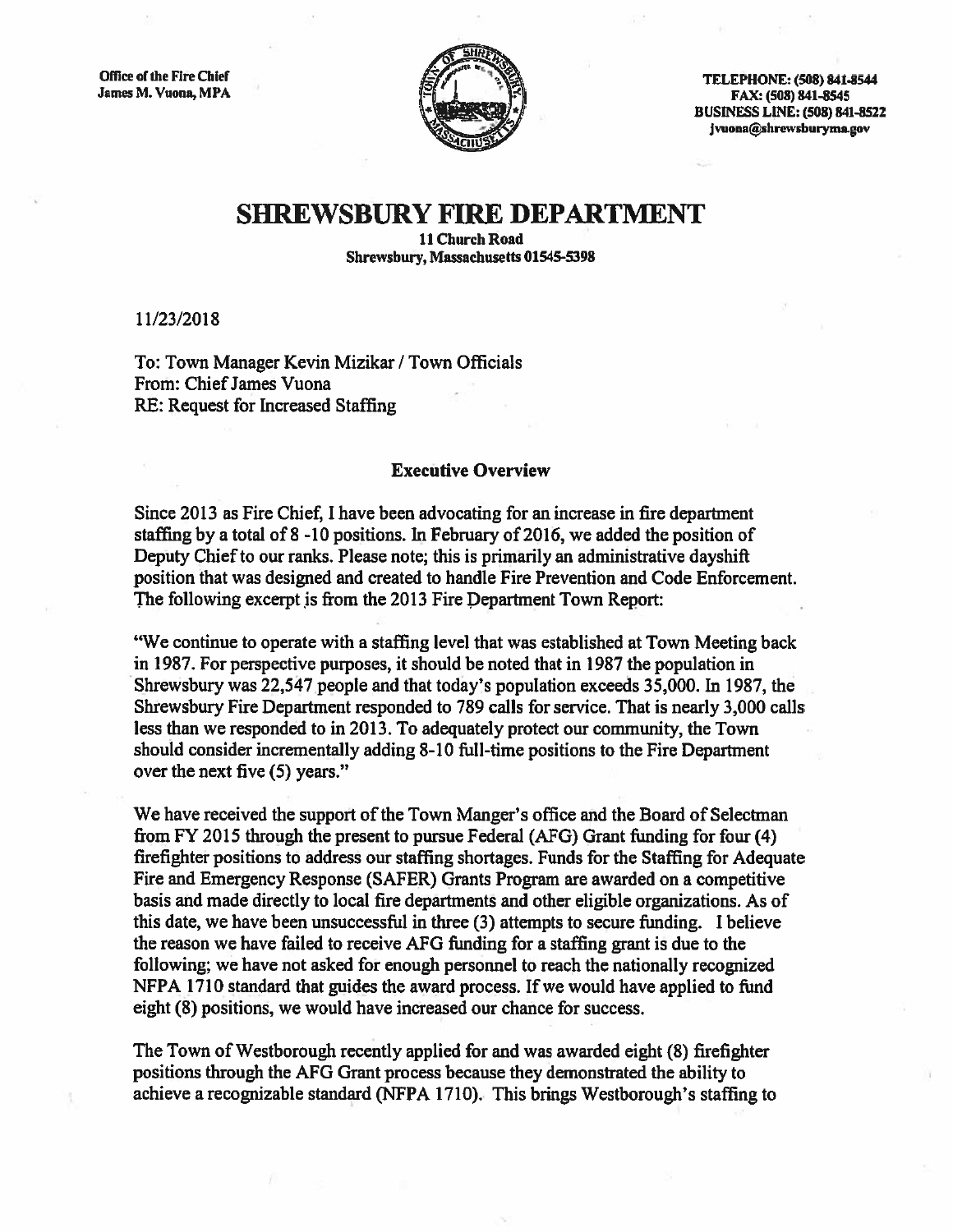forty (40) firefighter positions (which is now larger than Shrewsbuty's Fire Department) despite the fact that Westborough's population is approximately half that of Shrewsbury. The current fire department staffing deficiencies we face also negatively impacts the town in the following ways/areas:

- Insurance Rates (Poor ISO Ratings)
- Increased Injuries to firefighters (NIST & NIOSH Studies)
- Overtime expenditure (lost work time due to injuries)
- Delayed or ineffective responses (lack of staff and supervision)
- •Healthcare and Legal Costs (IOD/111F/Liability Issues)

For the past three (3) years, Town government has agreed to the terms of the Federal (SAFER) Grant. Which are; 75% paid by gran<sup>t</sup> award in years one (1) and two (2) and 35% in year three (3) with the balance each year paid by the town. In the fourth year (FY20), the Town would be assuming the full financial responsibility for the positions. In other words, that timeframe to assume this cost is upon us this budget cycle. The former Town Manager stated that more funds would become available at the completion of the Lakeway Commons Project (now completed). Further, reduced funding over the next several years to fully fund OPEP (Retirement Benefits) should make additional funding available to the Town to be used towards public safety purposes. In the future, consideration for operating an EMS-based Fire Service (aka Ambulance Service) could further suppor<sup>t</sup> and defray the cost of operating the Fire Department.

Over the past five (5) years, I have spoken with members of the Board of Selectmen (both pas<sup>t</sup> and present) and all have agreed that the fire department is in need of more staffing. Members of the fire department have worked with representatives of the Finance Committee (past and present), including <sup>a</sup> Public Safety Subcommittee that concluded the Shrewsbury Fire Department is in need of increased staffing. The most recent Town of Shrewsbury Masterplan cited the need for increased staffing for both the Fire and Police Departments. The simple fact of the matter is – the fire department has fallen way behind any and all recognizable standards, and we currently operate at levels that are unsafe for firefighters and ultimately unsafe for the general public. The town has grown exponentially since 1987, ye<sup>t</sup> the fire department has not. In 2001, Chief Gerald LaFlamme created <sup>a</sup> 10- Year Fire Department Strategic Plan which advocated for more personnel and supervision (including Lieutenants). Some 18 years later, little has been accomplished to meet the basic safety goals outlined in that document.

Shrewsbury's firefighter (FF) staffing levels demand prolonged periods of increased workloads and escalate the probability of injury on duty, as well as line of duty deaths. According to <sup>a</sup> National Fire Protection Association (NFPA) survey (2015), the national average FF per 1,000 people is 1.54. As of November 26, 2018, the Professional Firefighters of Massachusetts (PFFM) indicates fire department staffing within the Commonwealth is 1.58 FFs per 1,000 people (2018). With thirty-two (32) FFs, Shrewsbury's FF per 1,000 people is at <sup>a</sup> dangerously low 0.86. Comparatively, similar communities are reporting 1.83 FF per 1,000 and Massachusetts Fire District <sup>14</sup> partners are reporting 1.63 FF per 1,000 people. The following grap<sup>h</sup> illustrates this comparison.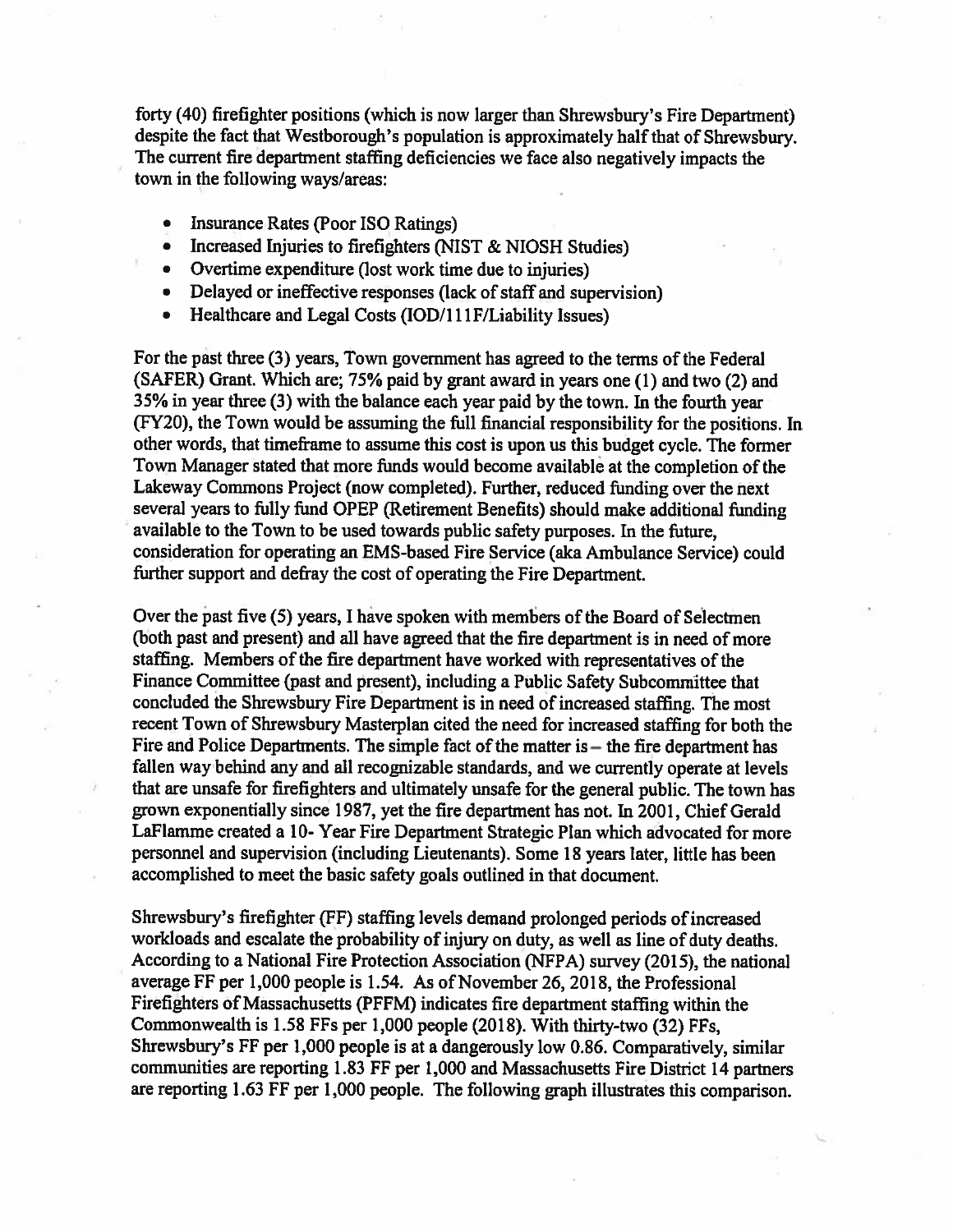

These statistics demonstrate that the Shrewsbury Fire Department has one of the lowest staffing levels per capita in the Commonwealth of Massachusetts. Additionally, the percentage of funding the Town allocates annually to staffing the fire department is among the very lowest in the state for comparative communities. At this time, a considerable staffing correction is needed and required at the Shrewsbury Fire Department. I am requesting Town Government make an investment in the public safety of this community in FY 2020.

## **Requested Action**

I would advocate for one (1) of the following incremental options:

- 1. Add eight (8) new Fire Firefighter Positions beginning with four (4) on July 1st, 2019 and four more on July 1st, 2020.
- 2. Add four (4) new Firefighter Positions beginning July 1<sup>st</sup>, 2019 and apply for an additional four (4) new Firefighter Positions via the Federal AFG (SAFER) Grant.
- 3. Apply for a Federal AFG (SAFER) Grant to fund eight (8) positions beginning on/or about the time of award in FY20.